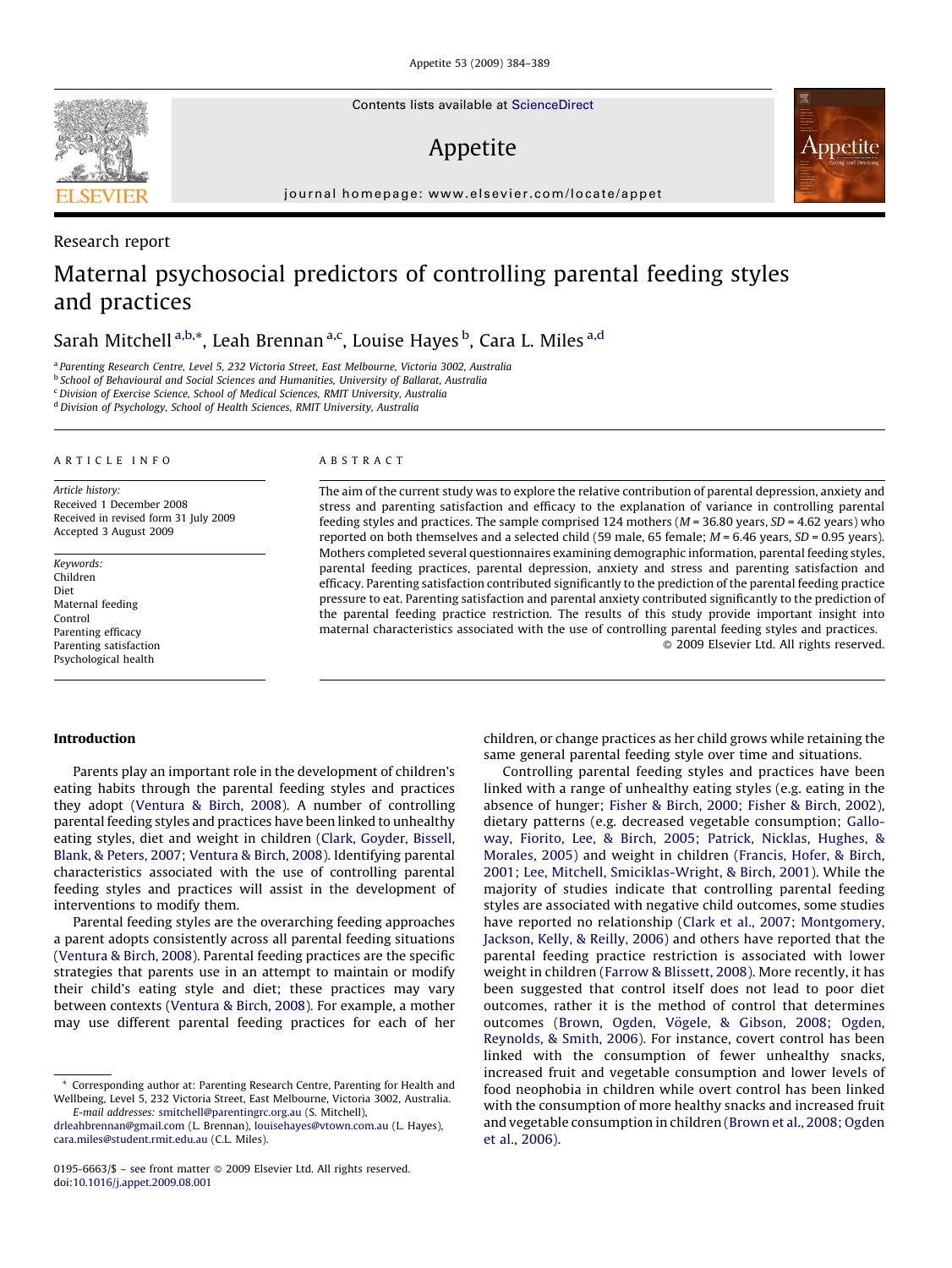A number of parental factors are associated with parental feeding practices. Parental perception of a child's weight ([Birch](#page--1-0) [et al., 2001\)](#page--1-0) and concern about child weight [\(Francis et al., 2001\)](#page--1-0) are associated with the use of controlling parental feeding practices. Parental psychological health has also been linked to controlling parental feeding styles and practices. For instance, higher levels of psychological distress [\(Blissett & Farrow, 2007\)](#page--1-0), maternal anxious psychopathology [\(Farrow & Blissett, 2005\)](#page--1-0) and parental depression, anxiety and stress [\(Hurley, Black, Papas, &](#page--1-0) [Caufield, 2008](#page--1-0)) have been shown to be associated with restriction in infants. One study failed to demonstrate an association between maternal depression and the use of restriction or pressure to eat in infants [\(Farrow & Blissett, 2005\)](#page--1-0). However, in one of the only studies looking at children aged 5 years, higher levels of parental depression was linked with restriction and pressure to eat ([Francis](#page--1-0) [et al., 2001](#page--1-0)).

These findings are generally consistent with previous research linking parental psychological health with ineffective parent behaviours not specific to the feeding context. Parental psychological health has been linked to hostile and coercive parenting behaviours [\(Lovejoy, Graczyk, O'Hare, & Neuman, 2000](#page--1-0)) and higher levels of parental control (van der Bruggen, Stams, & Bögels, 2008). Low levels of parenting efficacy [\(Hill & Bush, 2001\)](#page--1-0) and parenting satisfaction ([Simons, Beaman, Conger, & Chao, 1993](#page--1-0)) are also associated with the use of ineffective and controlling parenting practices in the general parenting literature. These findings suggest that parenting satisfaction and efficacy may be important in parental feeding however these factors have received limited research in the feeding context.

Given the potential negative child outcomes associated with controlling parental feeding styles and practices, and the recent increase in interventions to improve parental feeding styles and practices, research is needed to identify parental factors related to the use of such methods. The aim of the current study was to explore the relative contribution of parental depression, anxiety and stress and parenting satisfaction and efficacy to the explanation of variance in controlling parental feeding styles and practices.

#### Methods

### Participants

The sample comprised mothers  $(N = 124)$  recruited from a larger study investigating children's lunchbox contents ([Miles,](#page--1-0) [Brennan, Mitchell, & Matthews, 2009](#page--1-0)). To partake in the study, participants were required to be over the age of 18 years, have a child attending primary school and have an understanding of spoken and written English. One hundred and seventy-six questionnaire packages were distributed and 124 were returned (response rate 70.5%). Mothers ages ranged from 26 to 47 years  $(M = 36.80$  years,  $SD = 4.62$  years). The majority of mothers were of Australian ethnicity (89%) and just over a third (37%) had attained a tertiary qualification. Mothers providing height and weight information were classified as underweight (2%), healthy weight (53%), overweight (33%) and obese (12%). BMI category could not be calculated for 6% of mothers due to non-reporting of height. For the child related variables, mothers were asked to report on one of their children who were in one of the first 3 years of school. The child sample consisted of 59 male and 65 female children aged 5–8 years ( $M = 6.46$  years,  $SD = 0.95$  years). BMI categories could not be calculated for 26% of children due to non-reporting of height (23%) and weight (5%). Of those for whom BMI categories could be calculated, the International Obesity Task Force criteria [\(Cole,](#page--1-0) [Bellizzi, Flegal, & Dietz, 2000; Cole, Flegal, Nicholls, & Jackson,](#page--1-0) [2007\)](#page--1-0) were used to categorise children as underweight (18%), healthy weight (64%), overweight (12.4%) or obese (5.6%). Compared to recent National Statistics [\(Commonwealth Scientific](#page--1-0) [Industrial Research Organisation, 2008](#page--1-0)), the category underweight is overrepresented and the category healthy weight is underrepresented in the current sample.

### **Materials**

Participants completed a questionnaire package which included the following measures:

Demographic Background Data Questionnaire. This questionnaire was based on the demographic survey used by the Parenting Research Centre and consists of 32 items measuring parental and child demographic information such as parental age, gender, country of birth, height, weight, relationship to the child (e.g. parent, step-parent), highest level of education, current employment status and child's age, gender, height and weight.

The Caregiver's Feeding Styles Questionnaire (CFSQ; [Hughes,](#page--1-0) [Power, Fisher, Mueller, & Nicklas, 2005\)](#page--1-0). The CFSQ is a 24-item questionnaire which assesses parental feeding styles; two feeding styles were included in this study, authoritarian parental feeding style (characterised by a range of controlling and unresponsive behaviours parents adopt in the feeding context such as punishing, coercion and rejection; e.g. ''How often do you physically struggle with your child to get him/her to eat?",  $\alpha$  = .86) and authoritative parental feeding style (characterised by parental involvement, reasoning and structure; e.g. ''How often do you allow your child to choose appropriate foods?",  $\alpha$  = .71; [Hughes et al., 2005\)](#page--1-0). Items were scored according to criteria presented by [Patrick et al. \(2005\)](#page--1-0) whereby participants receive a separate score for authoritarian and authoritative feeding style. Each item is rated along a 5-point Likert scale ranging from '1' = 'Never' to '5' = 'Always' and higher scores indicate higher levels of each subscale.

The Child Feeding Questionnaire (CFQ; [Birch et al., 2001\)](#page--1-0). The CFQ is a 31-item measure assessing parents' attitudes, beliefs and practices related to parental feeding. The questionnaire consists of 7 subscales; two controlling parental feeding practices subscales were used in this study, pressure to eat, (the degree to which a parent pressures a child to increase their consumption of foods; e.g. "I have to be especially careful my child eats enough",  $\alpha$  = .70) and restriction (the degree to which a parent limits a child's access to foods; e.g. ''I have to be sure that my child does not eat too many sweets [candy, ice cream, cake or pastries]",  $\alpha$  = .73; [Birch et al.,](#page--1-0) [2001\)](#page--1-0). Each item is rated along a 5-point Likert scale with higher scores indicating higher levels of each subscale.

The Overt/Covert Control Scale ([Ogden et al., 2006\)](#page--1-0). The Overt/ Covert Control Scale consists of 10 items measuring parents' levels of overt and covert control over their child's eating behaviour. The questionnaire consists of 2 subscales; overt control (limiting consumption of 'unhealthy' foods in a manner than can be perceived by the child; e.g. ''How often are you firm about what your child should eat?",  $\alpha$  = .71) and covert control (limiting the consumption of 'unhealthy' foods in such a way that the child is unaware of the restriction; e.g. ''How often do you avoid buying sweets and crisps and bringing them into the house?",  $\alpha$  = .79). Each item is rated along a 5-point Likert scale ranging from '1' = 'Never' to '5' = 'Always'. Participants receive a separate score for each of the subscales; higher scores indicate higher levels of overt and covert control.

Parenting Sense of Competence Scale (PSOC; [Johnston & Mash,](#page--1-0) [1989\)](#page--1-0). The PSOC is a 16-item measure of parenting self-esteem. The measure consists of two subscales; efficacy ( $\alpha$  = .76) and satisfaction ( $\alpha$  = .75; [Johnston & Mash, 1989\)](#page--1-0). Each item is rated along a 6-point Likert scale with responses ranging from 'SA' = 'Strongly agree' to 'SD' = 'Strongly disagree'. Participants receive a separate score for each of the subscales; higher scores indicate higher levels of efficacy and satisfaction.